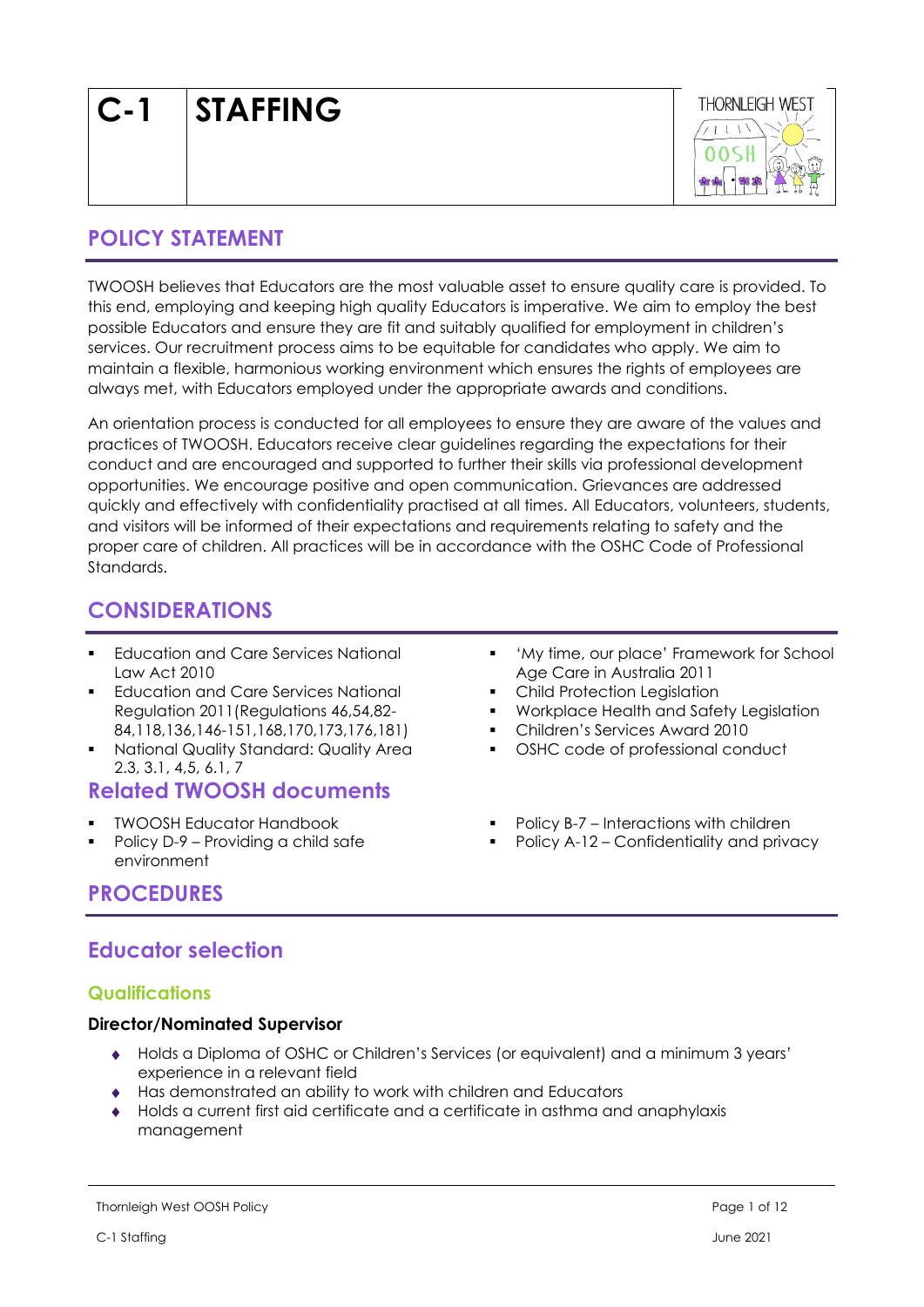- ◆ Holds a current Working with Children Check (WWCC)
- Is a person of good character and maturity who can be entrusted with providing adequate care and protecting the welfare of the children
- $\bullet$  Is aware of child protection responsibilities
- $\bullet$  Is interested and desires to work with children
- Communicates well with adults, children, and management
- Able to supervise and support Educators
- Meets all the requirements of the job description
- ◆ Be appointed by the Management Committee
- ◆ Be a minimum of 21 years old

#### **Assistant Director/Educational Leader**

- Holds a minimum of Certificate IV in OSHC or equivalent and a minimum 3 years' experience in a relevant field
- Holds a current first aid certificate and a certificate in asthma and anaphylaxis management, or willing to undergo training to obtain these
- ◆ Holds a current WWCC
- Is a person of good character who can be entrusted with providing adequate care and protecting the welfare of the children
- $\bullet$  Is aware of child protection responsibilities
- $\bullet$  Is interested and desires to work with children
- ◆ Communicates well with adults and children
- ◆ Be a minimum of 18 years old

### **Recruitment**

### **Selection panel**

- For a Director or Assistant Director position, the Management Committee will appoint a panel to conduct the selection process. Three people will be on the panel, consisting of two members of the Management Committee and a senior TWOOSH Educator. A panel convener will be nominated.
- For other positions, the Director and Assistant Director will conduct the interview and selection process.
- Once the applicants are known, panel members will be asked to declare in writing any conflict of interest with applicants including personal relationships. Declared conflicts of interest will be assessed by the rest of the panel and may result in removal of a member from the panel if there may be a potential for bias.
- The Director/panel/panel convener will:
	- approve the job description and selection criteria for the position.
	- determine the method and placement of the advertisement, and place the advertisement.
	- ask applicants to supply current WWCC or apply for one.
	- shortlist the applicants.
	- arrange interview questions (see details below).
	- contact the applicants short-listed for interview and arrange the date and time.
	- conduct the interviews (see details below).
	- decide on a suitable applicant. For the Director and Assistant Director roles a decision needs to be put before the Management Committee for final approval.
	- offer the position to the successful applicant and inform the unsuccessful applicants after the position has been accepted.
	- set a date for the commencement of employment and orientation.
	- prepare letter of employment and contract.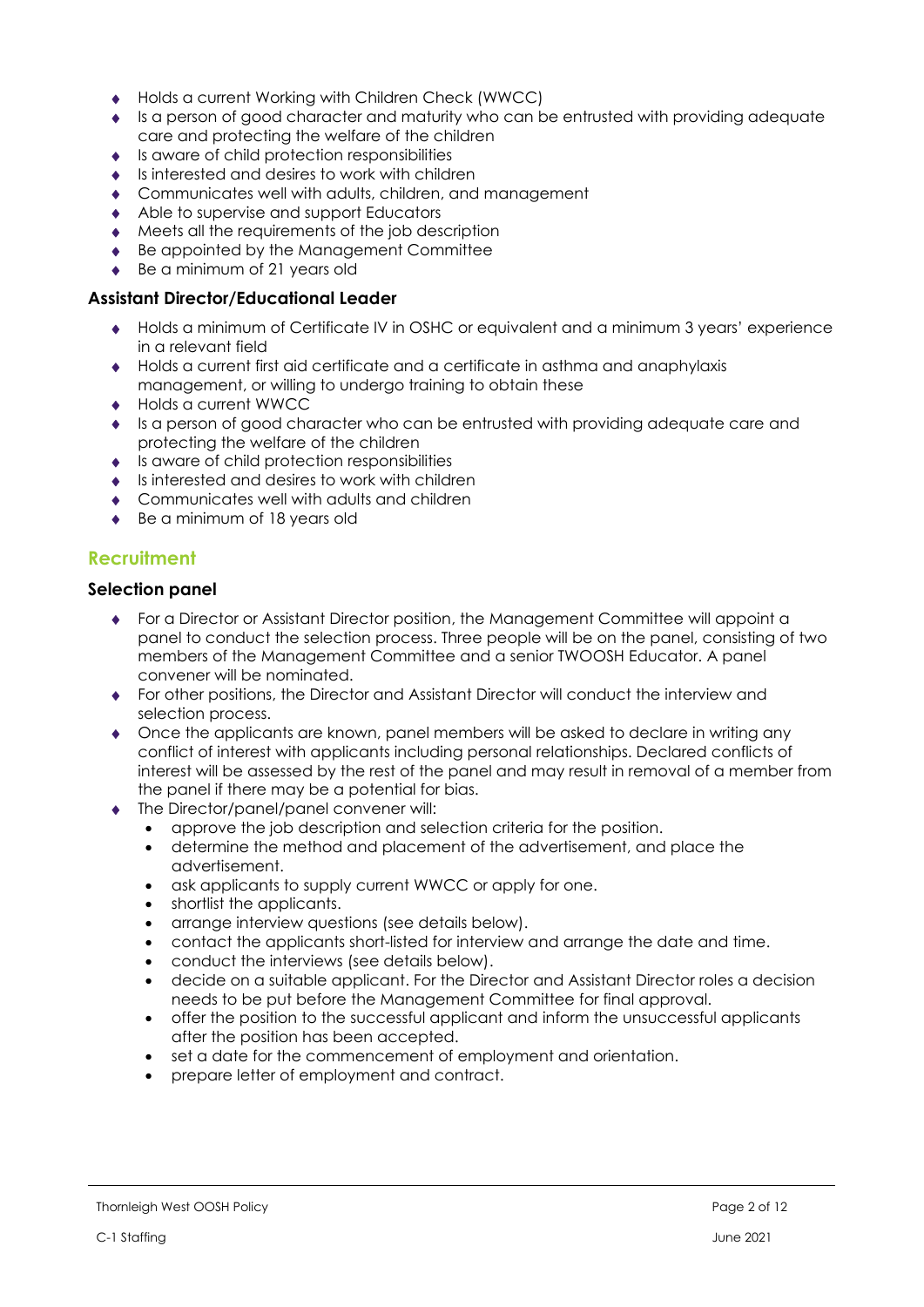### **Advertisement**

- Advertisements may be placed on online job sites, Seek, Network of Community Activities job board and the TWPS newsletter. Recruitment companies may also be used.
- Advertisements are to include:
	- job title
	- brief position description, key duties and responsibilities, and essential/desirable criteria
	- specific employment information, including hours of work and award rate
	- WWCC requirement
	- advice to applicants to include their contact telephone numbers, a resume, a minimum of 2 referees and the referees' full contact details, with at least one being a work reference.
	- closing date and postal/email address for correspondence
	- request for a cover letter (not compulsory but preferred)
	- contact name and number for TWOOSH where the applicant can obtain more information.

#### **Interview**

The selection panel will:

- develop suitable interview questions, which relate to all aspects of the position and ensure equal opportunity guidelines are followed. The panel will decide who will ask each question.
- develop a list of essential requirements for each answer.
- meet to discuss the applications, develop a shortlist and decide on the interview date and times, no later than 5 days after the closing date.
- allocate an appropriate time frame (approximately 30 minutes) to each interview, with a short break between for discussion.
- ask the same questions to each applicant and record their answers. If required, the panel can use a rating scale to evaluate each applicant's answers.
- discuss each applicant and their suitability for the position based on their answers, qualifications and experience, comments from referees, and the selection criteria developed by the panel. The panel may decide to consult the Management Committee or senior Educators at TWOOSH.
- conduct a second interview (if required to decide between two applicants), with new questions or referee reports as appropriate.
- contact the preferred applicant's referees to confirm applicant's suitability and check with the approved screening agency before offering the applicant the position in a 'child related' field.
- decide on the successful applicant according to the selection criteria.

Should the successful applicant decline the position, Management will either make a second choice from the other applicants or if none are deemed suitable, re-advertise the position.

#### **Notification**

- Applicants will be given an approximate time that they will be contacted regarding the status of their application.
- The panel convener will notify the successful applicant and negotiate a starting date. If possible, an employment offer should not be made until the WWCC has been completed. If this is not reasonably practical, the employment is to be offered subject to the check being completed. Applicants will be notified of this condition and be made aware that they cannot commence working at TWOOSH until WWCC details are received.
- A letter of confirmation will be sent to the successful applicant requesting acceptance in writing.
- After the appointment has been made and accepted, the other applicants will be notified that the position has been filled.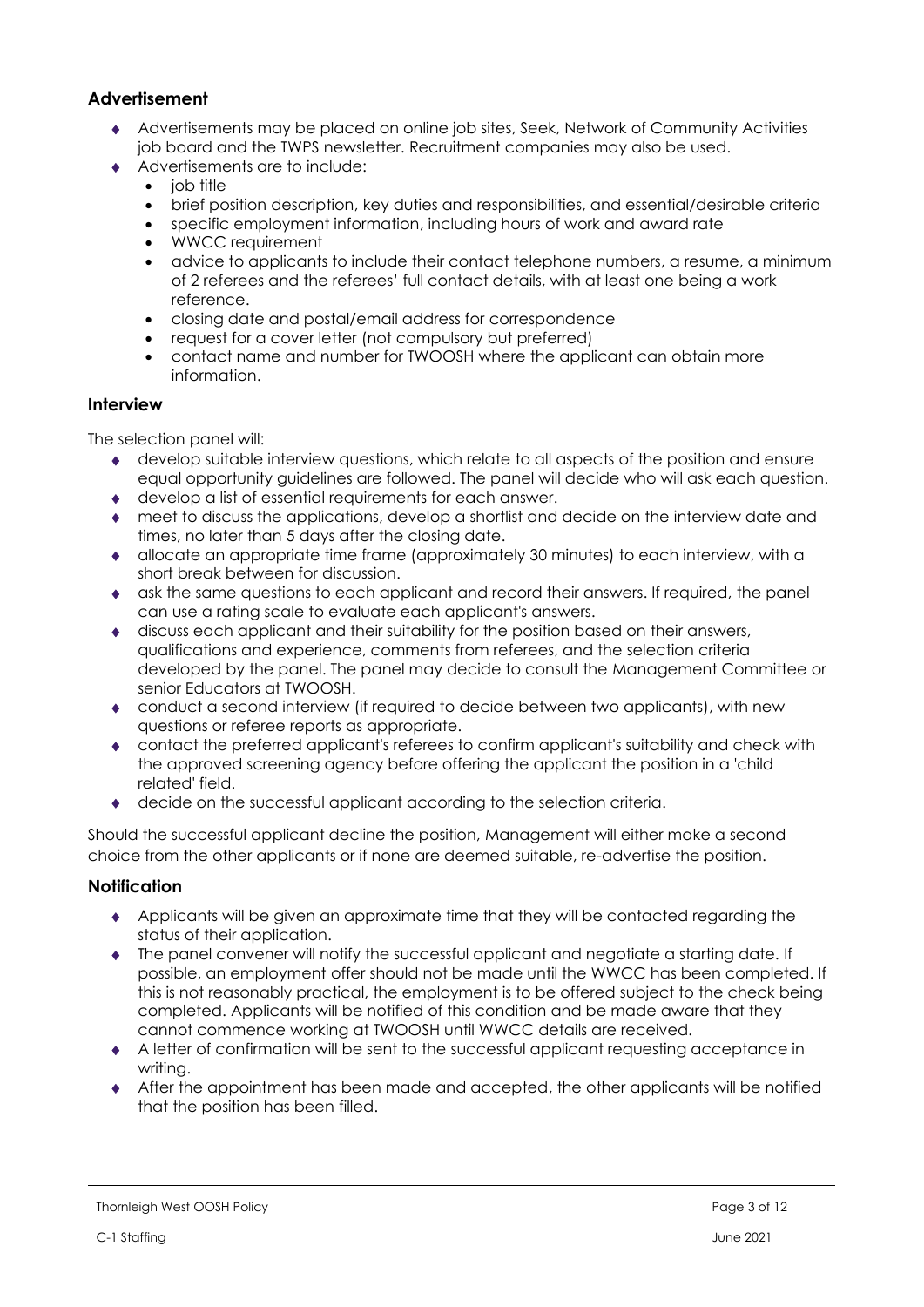### **Equal employment opportunities**

- All Educator positions will be advertised according to Equal Opportunity Legislation.
- No one will be discriminated against based on their cultural background, religion, sex,
- disability, marital status, physical appearance, age or income.
- All applicants and referees will be asked the same questions.
- All applicants will be selected according to equal opportunity guidelines.
- Selection will be based only on suitability for the position according to the selection criteria developed by the panel. The criteria will be assessed based on provided information in the application and responses to the interview questions. It covers requirements such as qualifications, experience, communication skills and WWCC. The applicant's demonstrated knowledge and capability to be fit and proper for the job, and to meet the children's needs will also be included in the criteria.

# **Conditions of Employment**

- All relevant conditions set down by the award will apply to all employees. This includes sick leave, annual leave, rostered days off, overtime, jury duty, study leave, carer's leave etc.
- Management will ensure they are aware of the appropriate conditions and keep up to date in relation to any changes in the award.
- Educators are encouraged to remain up to date with their appropriate conditions and inform Management of any changes.
- Educator appraisals will take place after a period of three to six months in the position (probationary period).
- Appraisals will then be conducted on an annual basis, with half yearly performance and goal setting meetings.
- All Educators will maintain professional behaviour at all times.
- All grievance issues are to follow the appropriate procedures as outlined in the grievance and discipline, and dismissal policies.
- Educators are responsible for clocking in and out on the 'Clock me in' app to ensure they are paid for their shifts.
- Educators will be paid weekly into their nominated bank accounts.
- Pays will be processed by Monday afternoon each week, or Tuesday when a Public Holiday falls on a Monday.
- Annual leave will be taken as negotiated with Management. When necessary annual leave will be rostered to ensure the required Educators ratios are always maintained.
- Applications for leave must be submitted 4 weeks prior and be approved by Management.
- Management will determine applications for leave without pay on a case-by-case basis.
- Prior to employment each Educator will supply and record their full name, address, date of birth, emergency contacts, evidence of any qualifications they hold including first aid and the WWCC identifying number. The director will validate and keep records of information in the Educator's file.

### **Educator orientation**

- A member of Management or the Director will conduct the orientation process as soon as possible after the applicant has accepted the position.
- The orientation process will include:
	- introduction to current Educators and Management
	- guided tour of TWOOSH
	- information on where all relevant records are kept
	- discussion about working arrangements and expectations, including professional code of conduct and duty of care
	- information about the review and appraisal system
	- opportunity to ask any questions regarding TWOOSH or expectations.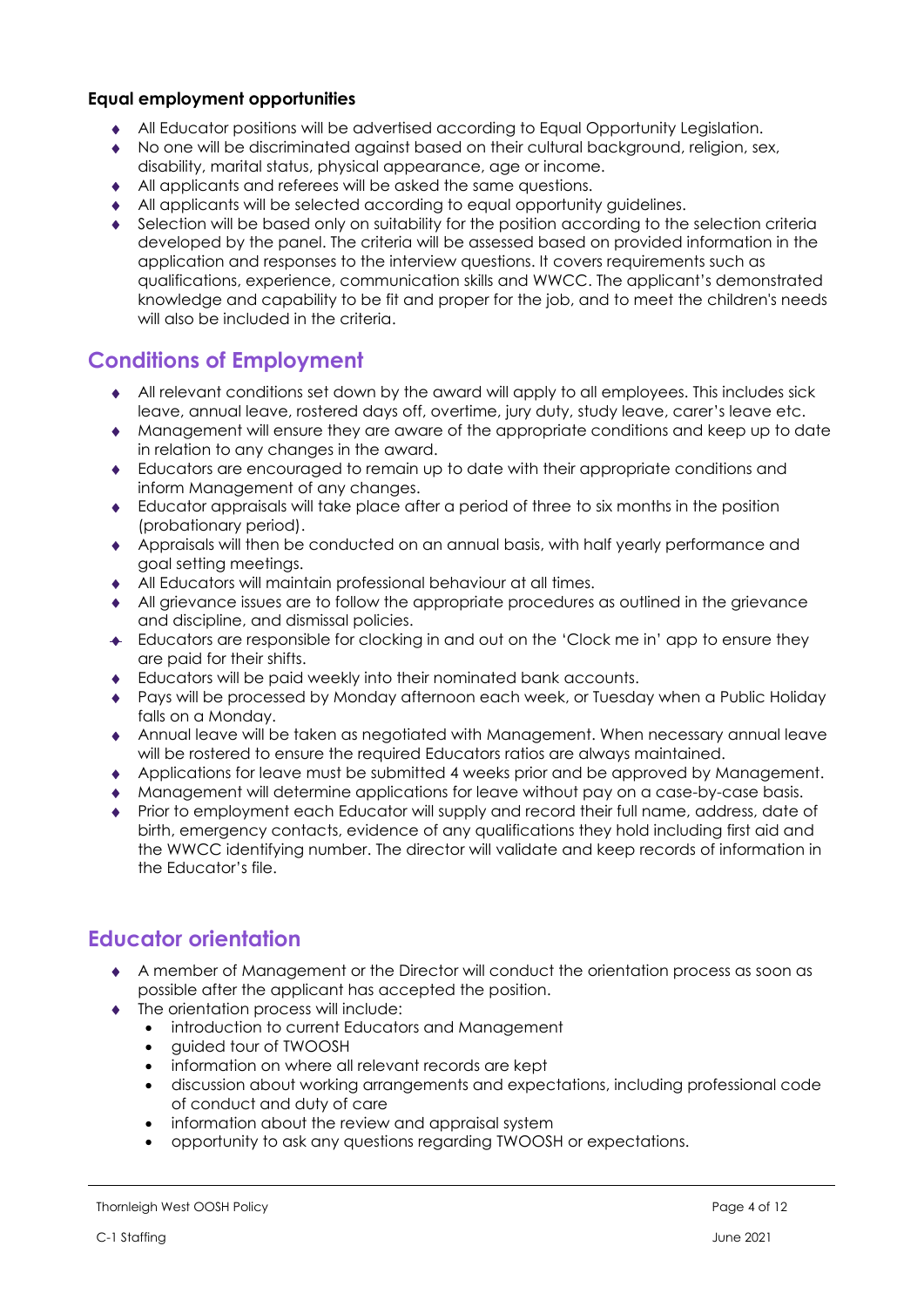- The new Educator will be provided the following information during Orientation:
	- Educator Handbook which contains TWOOSH and Director/Assistant Director contacts, TWOOSH routine, Educator obligations and communication, information about programming and the School age care framework, TWOOSH operation and hours, and TWOOSH's philosophy and policies. Please refer to the Induction and orientation checklist.

# **Educator professionalism/code of conduct**

- All new Educators will receive the OSHC Code of Professional Standards, duty of care and expectations, and will discuss these during the orientation process.
- Educators will be made aware of their duty of care and their responsibility in relation to supervision, health and safety of the children.
- Educators will be informed of TWOOSH's policies and the Director will discuss their responsibilities to read and adhere to these policies.
- Professional behaviour in all areas will be reviewed as part of the ongoing employment of all Educators.
- Management, in conjunction with the Director will immediately address any breach in the professional expectations.
	- If the concern involves the Director, two representatives from the Management Committee will conduct the discussion.
	- All discussions will be recorded and the standard of behaviour and expectations clearly explained.
	- Any further problems will be addressed as per the discipline procedure.
- Educators are made aware of the TWOOSH's philosophy and policies and will be expected to follow these. Should Educators have any concerns with the policies, they are to raise this with the Director or Management Committee.
- Educators will be expected to know, understand and perform their duties as per their job description.
- ◆ Educators are expected to start duties on time.
- Educators are expected to dress appropriately for their duties.
- Educators must not attend work under the influence of drugs or alcohol.
- Educators must not attend work when they are unfit to do so due to injury or sickness and must inform the Responsible Person as soon as possible.
- Educators will use only suitable language that is not offensive to other Educators, families and children.
- Educators will be expected to follow all confidentiality policies.
- TWOOSH is a smoke-free zone. Educators may not smoke in or around the building, TWPS grounds, or in the sight of the children.
- Educators will be expected to know and follow the child protection policies (see D-11).
- The quality of the service and positive working environment are dependent on good Educator and Guardian relationships. Educators will follow proper communication procedures as outlined in the appropriate policies and procedures.
	- Educators must maintain good teamwork as outlined in all job descriptions.
	- Any conflicts that arise must be addressed as outlined in the grievance procedure.

### **Educator records**

- The Director/s will keep a register of all Educators, which will be maintained and updated regularly.
- A file recording experience, qualifications and completed WWCC will be kept with Educator files.
- Records of professional development, performance plans and any other documents related to their employment will be maintained and stored confidentially.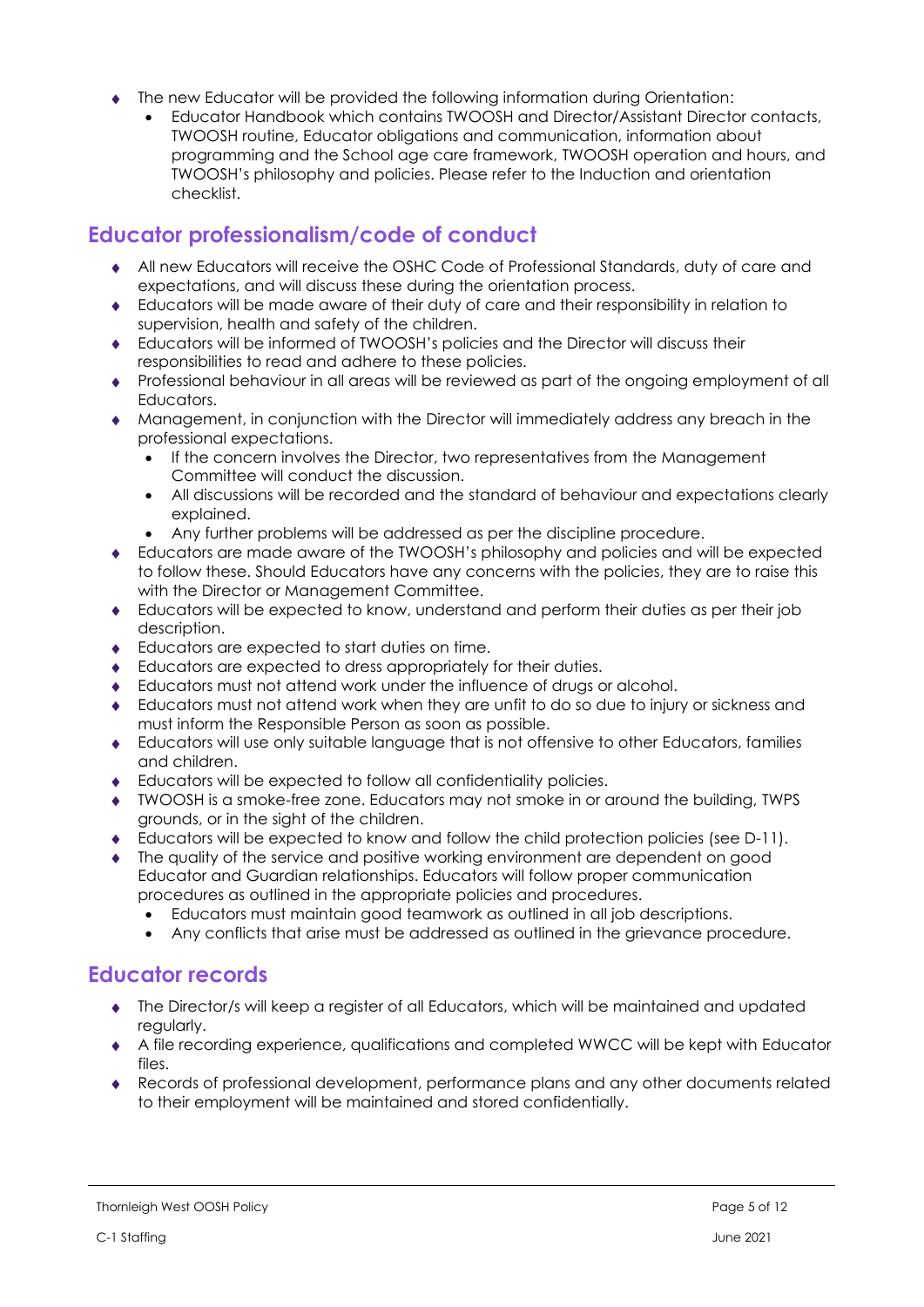# **Training and development**

- All Educators will be given the opportunity to be involved in some form of training throughout the year.
- All Educators will be given opportunities to upgrade their qualifications in line with the National Quality Framework.
- The Management Committee will ensure that sufficient funds are available in the budget for all in-service training and development.
- Educator appraisals and TWOOSH requirements will be used to ascertain further training needs at the start of each calendar year or as the need arises. Where possible, a yearly plan of training will be made, including dates, Educators attending, and costs.
- The Director will inform the Management Committee of specific training and development needs of the Educators.
- The Director, in conjunction with Management, will source all training and determine who will attend which training.
- A variety of training methods will be used including:
	- Internal workshops conducted by TWOOSH Educators or external presenters
	- Webinars
	- External meetings with other OOSH services to exchange ideas
	- Time allocation for Educators to review any new resources that may be of value
	- External workshops, conferences and seminars.
	- Accredited short courses provided by registered training organisations.
- Educators are encouraged to share relevant skills and knowledge they obtained from any training with the other Educators in staff meetings, or where more time is required, in an internal workshop.
- Permanent Educators will be considered at work for the duration of any training activity they attend for TWOOSH. Casual Educators will need to attend on their own time to receive their training/qualification.
- TWOOSH will cover the costs of all authorised training (for permanent and casual Educators). TWOOSH will also cover costs of recertification for Educators. The individual Educator will have to cover tertiary study costs.

### **Tertiary scholarship**

- An Educator or Management may initiate this. For a training application to be considered by the Management Committee, the following criteria must be met:
	- The employee must be a permanent employee.
	- Where TWOOSH contributes to the course fees, the employee must have been in continuous employment with TWOOSH for a minimum of 12 months. For traineeships where the government covers course fees, the12-month period does not apply.
	- The employee must be undertaking a course that directly relates to their employment within TWOOSH.
	- The employee must continue working with TWOOSH for at least 12 months after completing the course, or otherwise pay back the contribution or have it taken out of final wage payment at termination of employment.
- The maximum amount payable by TWOOSH, towards any one course, is 50% of the course cost up to a maximum of \$1000.
- The decision to provide financial assistance to any employee is at the sole discretion of the Management Committee, and must come via the Centre Director.
- If the Educator does not complete the course within the timeline set by the Management Committee in writing, the Educator will be responsible for paying back the contribution made by TWOOSH.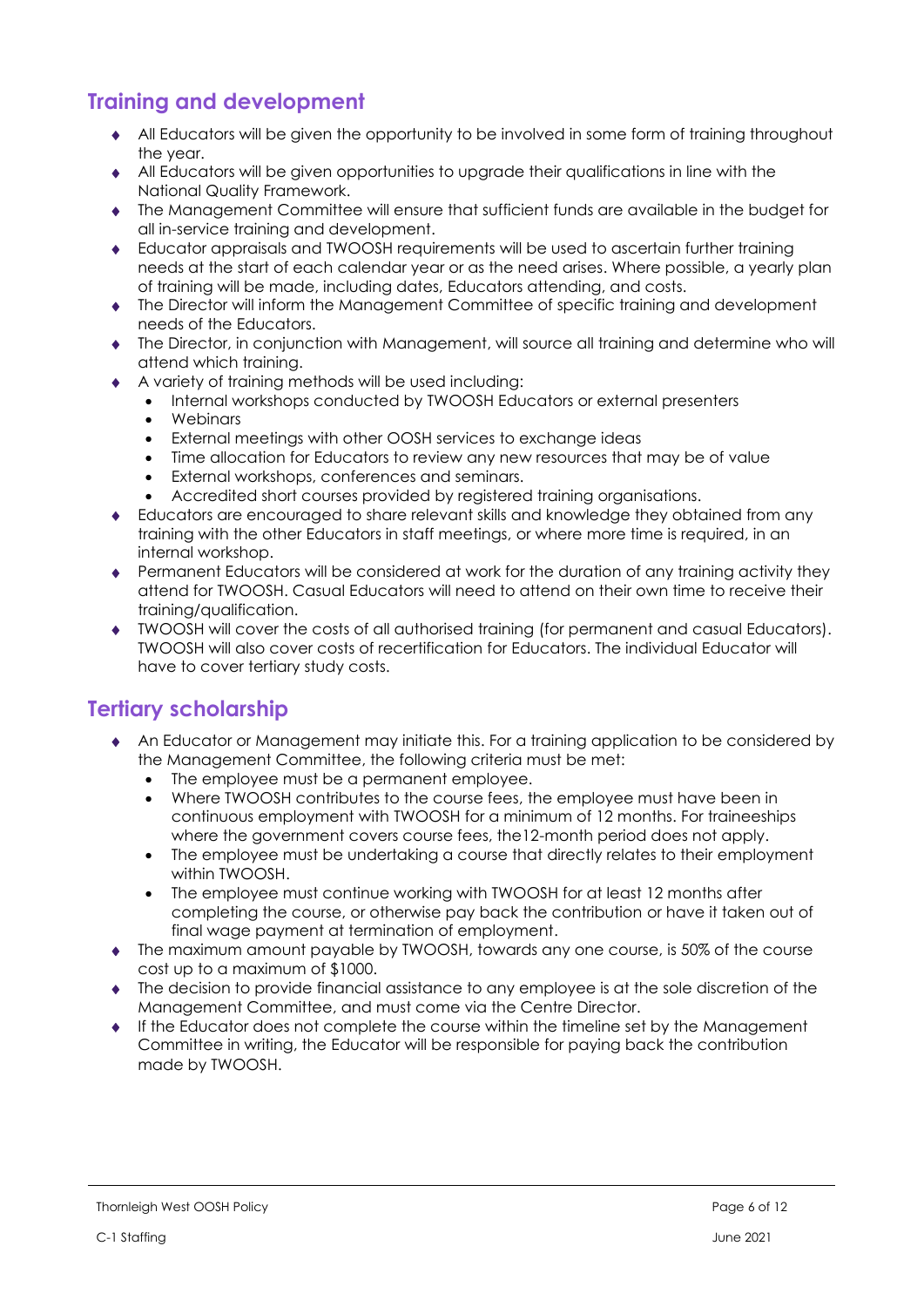# **Grievance procedures**

### **General grievance procedure**

- On commencement, all Educators will be given the Policy C-1 including this guideline for grievance procedure.
- Educators and Management will annually be offered the opportunity to participate in some form of conflict resolution training.
- All persons involved in the grievance should attempt to resolve the issue through informal discussion and use of problem solving techniques.
- Persons directly involved in a legitimate grievance process will be expected to continue to conduct themselves at and around TWOOSH in a professional manner.
- Malicious claims will not be tolerated and will be the subject of disciplinary action where appropriate.
- Any problem, complaint or concern arising between Educators or between Management should be dealt with by the persons concerned as close to the event as possible, to avoid escalation of the issue.
- Meetings of Educators and/or Management provide regular opportunities to raise and discuss general issues or concerns about TWOOSH. All discussions will be conducted in a confidential manner and involve only relevant persons. Only when all parties agree there is a benefit, should the discussion broaden to involve children and/or Guardians as appropriate.
- Either party may withdraw their grievance at any time. However, where the grievance identifies other issues of concern, Management may decide to investigate.
- If necessary, an Educator may raise their grievances confidentially with the Management Committee by emailing twooshcommittee@outlook.com. On receiving this correspondence, the Executive Committee will assign a suitable Committee member to act as the liaison.

### **Formal grievance procedure**

- Where the resolution of a grievance has not been satisfactorily achieved through the informal procedure, then a more formal approach should be taken.
- ◆ Grievance between Educators:
	- as appropriate, the Director or the appointed Committee member (where relevant) should now be briefed about the grievance and its current status.
- ◆ Grievance between Committee members:
	- the whole Management Committee should be briefed.
	- the grievance will firstly be investigated by the Director or Executive Committee as appropriate.
- The investigation will involve:
	- interviews with both parties and/or witnesses
	- assessment of relevant documentation eg. job descriptions, policies etc.
	- preparation of a clear description of the issue
	- arranging a formal meeting between parties.
- A meeting will be conducted by a neutral third person. This person will manage the conduct of the meeting, be impartial – having no input to the content of the meeting – and prepare a written record of the outcome(s) of the meeting.
- Where TWOOSH cannot identify a suitably impartial person, Management will agree to invite a qualified mediator to assist.
- The meeting will:
	- Identify the issue(s) of concern and persons who are involved
	- Arrange all parties to be involved and to put forward their views
	- Identify alternative solutions
	- Attempt to reach a mutually satisfactory resolution of the issue(s).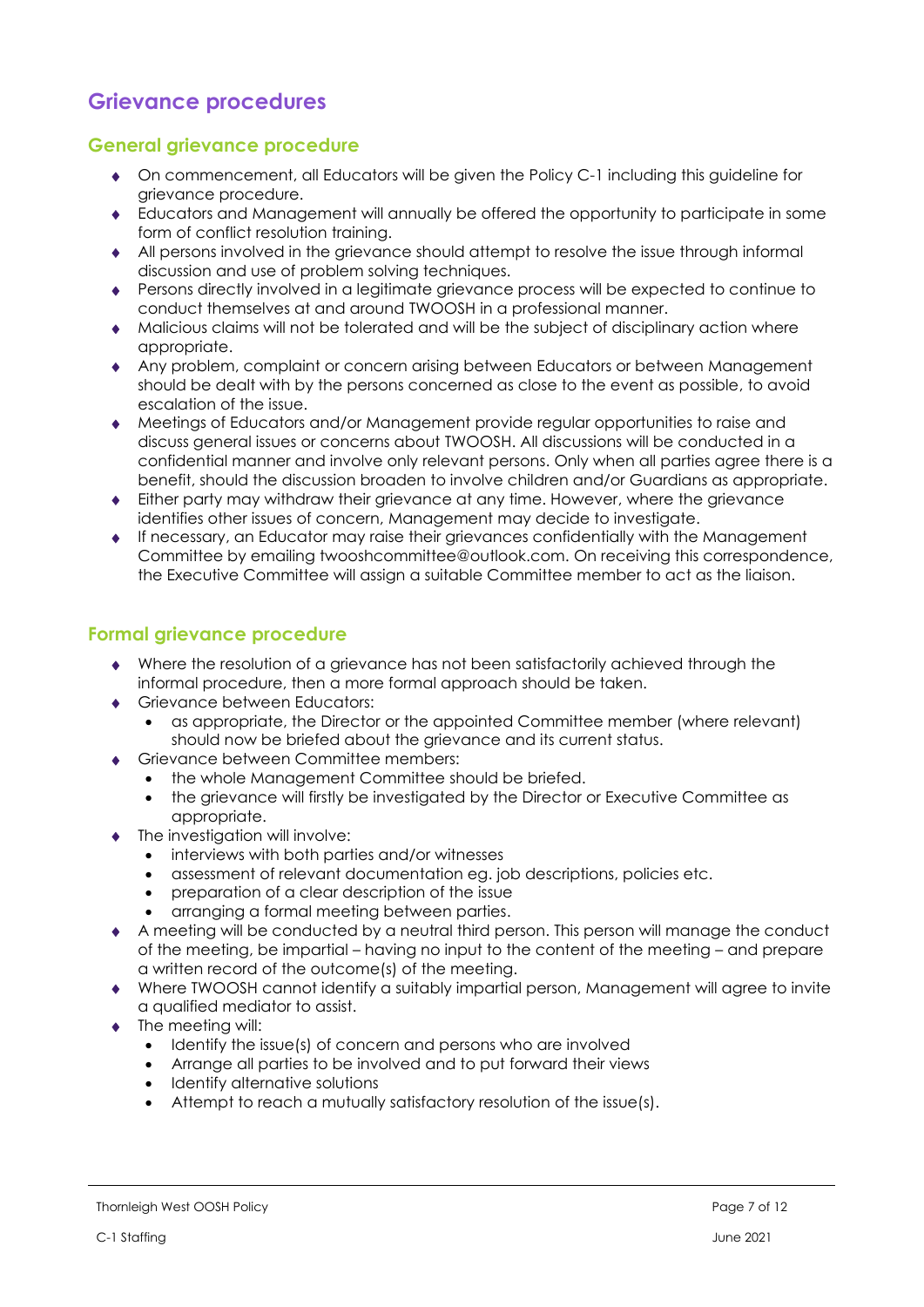- At formal grievance resolution meetings all parties are entitled to invite a support person to attend. This person does not provide input to the meeting but may offer support and advice to their party during the meeting.
- A confidential written record of the outcome of the meeting will be given to all participants who are to acknowledge their agreement by signing the record. A signed copy will be kept with Educator/committee files.
- $\bullet$  The neutral party will inform Management of the meeting's outcome(s).
- Management will ensure that outcomes are included in job descriptions or TWOOSH policies where appropriate.
- If one party remains dissatisfied with the meeting's outcome(s) then this should be put in writing to the Management Committee asking that the process be reviewed or stating that they intend to pursue the grievance further through other suitable avenues.
- Where the issue of grievance is between the Leadership Team and Educators, and concerns standard of work performance or work practice, then the discipline procedure will be followed.

# **Disciplinary action**

- $\bullet$  It is important that Educators are fully aware of their responsibilities as an employee in TWOOSH and that clear guidelines are given regarding Educators' duties, code of conduct and professionalism.
- Management will ensure that all Educators are given clear job descriptions and orientation into the position with opportunity to clarify any issues.
- Educators are responsible to address any concerns and clarify any issues in the job description or expectations that they are unsure of.
- Educators are encouraged to maintain good working relationships and have a commitment to maintaining a quality standard of work.
- Educators will be given clear notification should their standard of work or conduct fall below what is expected and outlined in their job description.
- Educators have the right to appeal against any allegation and the right to speak on their own behalf or to have a union representative appear on their behalf.
- The following steps will be followed to deal with poor work performance or conduct. It may not be necessary to go through all the steps when the issue is resolved however Educators should be aware of the whole process.
- Should Educators fall below clearly identified standards then the Director or Management will take the following steps:

STEP 1: VERBAL WARNING

- 1. Give a verbal warning as soon as possible indicating the specific problem regarding the performance of their work or conduct. The issues must clearly relate to the job description.
- 2. Indicate what should happen to improve the situation and how the Educator can improve their performance.
- 3. Identify any support needed to assist the Educator to make the changes and take steps to implement these.
- 4. Indicate how the improvements will be measured, and when a review will take place (1-4 weeks depending on the circumstances).
- 5. Give an opportunity for the Educator to respond to the concerns and seek union representation if required.

If this resolves the issue then there is no need to go any further.

#### STEP 2: WRITTEN NOTICE

1. Where the problem continues to occur, the Educator will be given written notice of the complaints against them.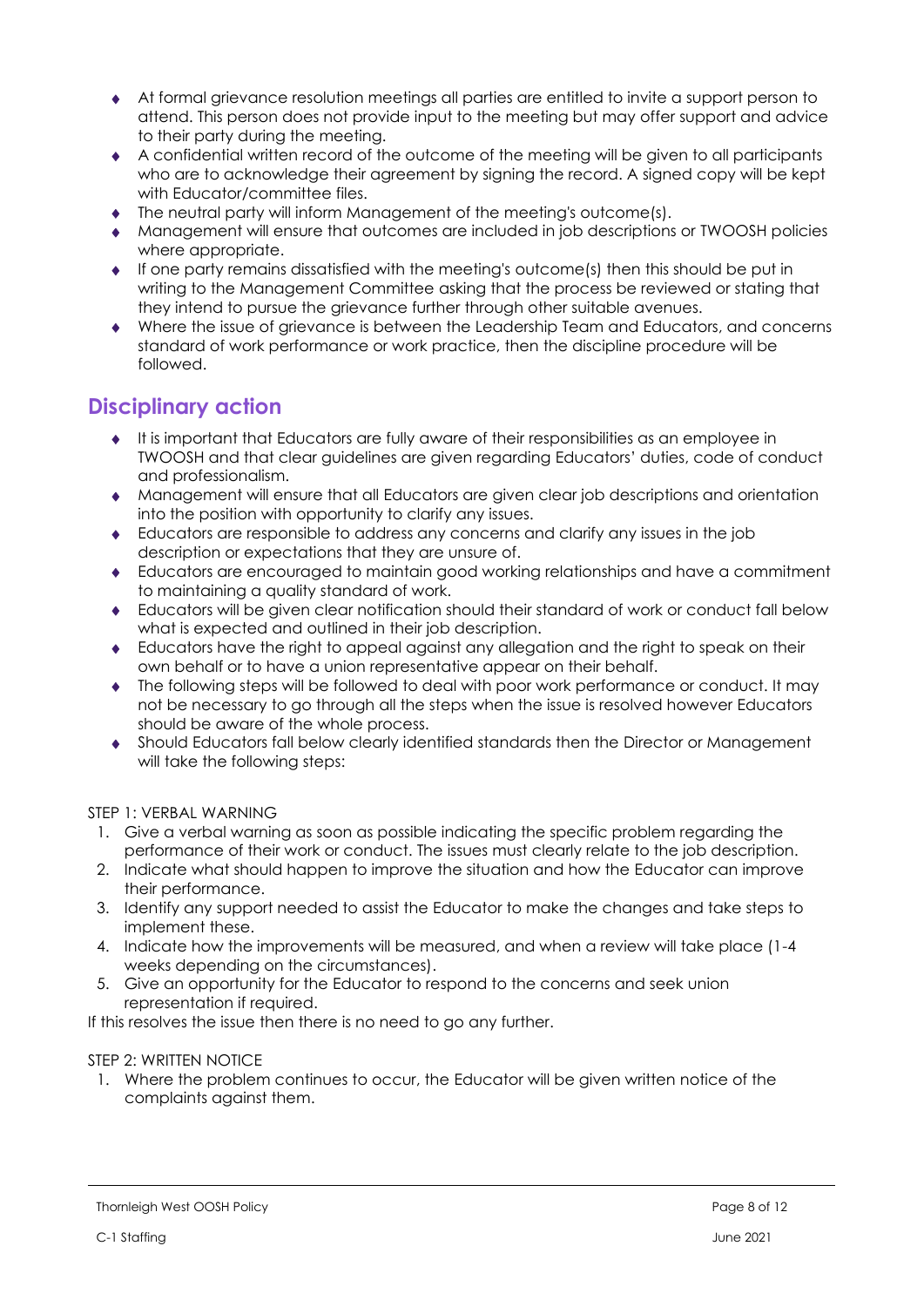- 2. A formal documented interview with Management will take place. The Educator should attend and has the right to reply and discuss any complaints against them, or to be represented by a union member or other representative of their choice.
- 3. The Educator will be given at least 48 hours' notice of the meeting.
- 4. Minutes will be taken of the meeting and a copy put on the Educator's file and given to the Educator. The Educator may attach a written reply to the minutes.
- 5. The aim of the meeting is to negotiate how the situation may be improved.
- 6. The Educator will again be given specific indication of where their performance standards are not being met, indicate where changes are required and ways of achieving these, and told the method and date of review of their performance.
- 7. The Educator will be granted another probationary period.
- 8. The Educator will be informed at this stage that termination will be considered if no changes occur.

If this resolves the issue then there is no need to go any further.

#### STEP 3: FINAL WRITTEN WARNING

- 1. If the problem persists another meeting of Management should be called, and the Educator given notice to attend.
- 2. The matter should be discussed as per the first formal meeting and further action considered.
- 3. At this stage the Educator will be given a "final written warning".
- 4. Again the Educator has the right of reply and can discuss the situation. They also have the right to have a union representative or person of their choice attend the meeting.

If this resolves the issue then there is no need to go any further.

STEP 4: TERMINATION OF EMPLOYMENT

- 1. If the problem still continues after the 3 warnings, another special meeting of Management will take place and a decision made as to the employment of the Educator.
- 2. If Management believes that the Educator's performance is unlikely to improve then the Educator will be dismissed.
- 3. A written notice will be given indicating date of dismissal (1 week from notice) and reasons for dismissal.
- 4. The Educator may be paid out in lieu of such notice.

### **Procedure for dealing with serious unacceptable behaviour**

- $\bullet$  This applies where an Educator in the workplace:
	- intentionally endangers life
	- is found stealing
	- reports to work under the influence of drugs or alcohol
	- inflicts or threatens physical or sexual abuse, or harassment.
- The Director or Management will suspend the employee without loss of pay pending an investigation.
- The investigation is to be completed within 72 hours and an interview date determined. If the investigation goes longer than 72 hours the Educator will still be paid.
- $\bullet$  If the employee is a union member the union representative will be informed.
- The interview is to be attended by the Director, a nominated representative of the Management Committee, the person reporting the unacceptable behaviour (if deemed appropriate by the committee) and the union representative if desired. The employee is to be advised formally of the findings of the investigation and the action being taken.
- When immediate termination is required, a dismissal notice is prepared at the interview, notice period (if required) as per contract/Fair Work NSW. When continued employment is recommended a warning letter will be issued.
- All the relevant records will be recorded on the employee's file.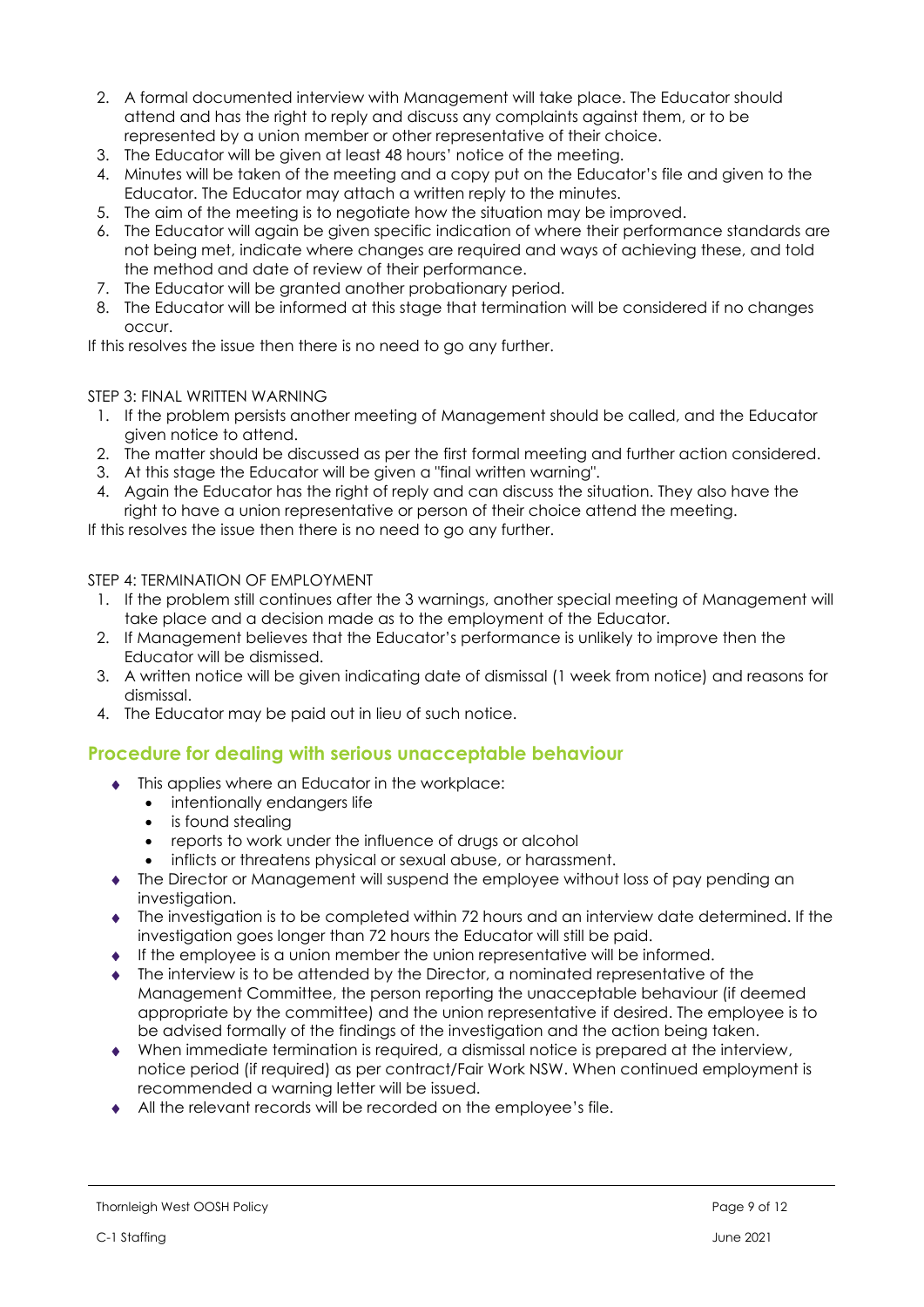If the employee is vindicated of the accusation, all relevant formal documentation is to be removed from their file, and the person making the report may be investigated.

# **Relief Educators**

- When no one from TWOOSH's casual list is available to cover ratio, the Director may engage an employment agency to fill the vacancy or absence.
- The agency will be responsible for all pre-employment tasks and will provide TWOOSH with the Educator's qualification and WWCC details.
- The Director will, where possible, provide a modified induction to TWOOSH, which will include a tour of TWOOSH, introduction to Educators, a copy of the Educator Handbook, job description for relief Educators, code of conduct and copies of relevant policies. The Director will ensure that they are fully aware of their duties and expectations prior to commencement.
- Relief Educators must adhere to all areas of confidentiality.

# **Volunteers, students and visitors**

Volunteers, students and visitors:

- must have their own insurance to cover them while volunteering at TWOOSH; this will be kept on file.
- will have a modified induction to TWOOSH from the Director, which will include a tour of TWOOSH, introduction to Educators, job description, and code of conduct. The Director will ensure that they are fully aware of their duties and their expectations.
- will be required to sign in and out.
- are not to discuss children's development or other issues with Guardians.
- must adhere to all areas of confidentiality.
- should never be left alone with or in charge of any children.
- will not be counted towards Educator:child ratios, except for volunteers on excursions.
- will be accepted for visits or placements on the discretion of the Director based on relevant considerations eg, Educators' ability to supervise and be available to help the students.
- will work with the Director in relation to times and expectations.
- will provide emergency contact details and any medical information to be kept on file

#### **Volunteers**

- Volunteers need to provide two suitable referees and where possible references. They will also be required to comply with the WWCC guidelines and provide a valid WWCC.
- A job description will be drawn up for volunteers outlining their responsibilities
- Volunteers will be given a copy of relevant policies such as behaviour management.

### **Students**

- For high school students, placements will be offered to students who wish to gain work experience as part of a school program. The participating school or family must initiate the work experience. The school must provide written authorisation for the student.
- For students attending other registered training organisations and studying a relevant field, such as childcare, teaching, recreation or community services, the training organisation must initiate the placement and identify the student's suitability. The training organisation must provide written authorisation for the student.

Students should be made aware of relevant policies such as behaviour management.

### **Visitors**

- Visitors may be invited to TWOOSH to stimulate the children's program.
- Visitors may include local people or Guardians with a skill or ability to share, or local community resources such as police, fire brigade etc.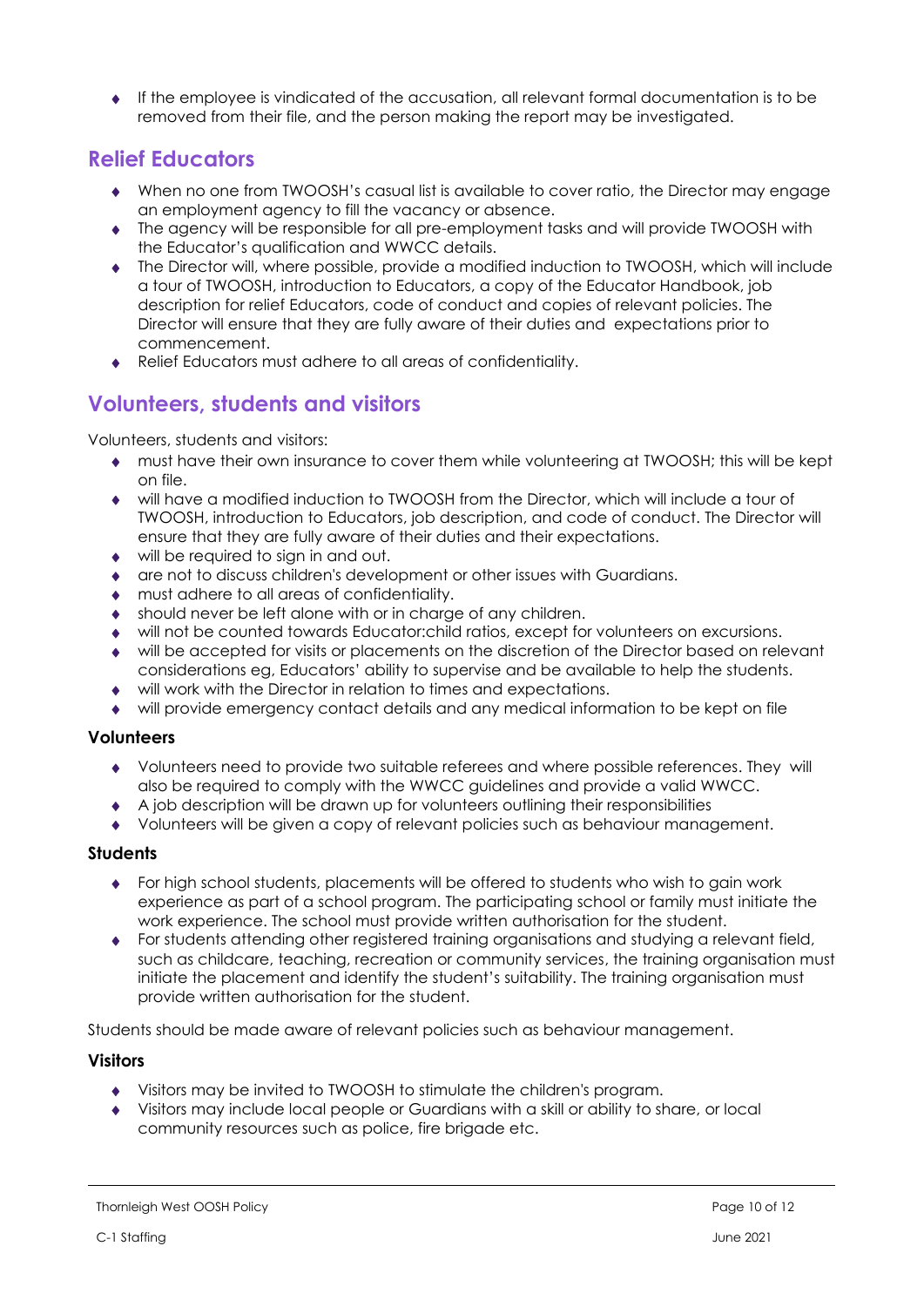- All visitors that come on site to interact with the children in any way must provide a valid WWCC. This includes sporting coaches and incursion suppliers.
- All other visitors must make an appointment to see the Director.
- Professional access to TWOOSH will be at the discretion of the Director or management or when required by law to do so. Professionals include union representatives, State and Federal Government Departmental Officers, Occupational Health and Safety inspectors, building inspectors and police.
- Any unwelcome visitor will be calmly asked to leave TWOOSH. If they refuse, the Director or Educator directed by the Director will call the police for removal.
- No Educator is to try to physically remove the unwelcome person but try to remain calm and keep the person calm as far as possible.

### **Child:educator ratios**

- The ratios are:
	- 15 children to 1 Educator for regular in centre days
	- 10 children to 1 Educator for excursions
	- 5 children to 1 Educator for swimming excursions.
- There will always be a minimum of 1 additional Educator over the above allocation of Educators unless not possible due to Educator absences.
- ◆ There will always be a minimum of 2 Educators present.
- When Educators are sick or unable to attend work, appropriate relief Educators will be employed to meet the standards.
- For an emergency or if an Educator becomes sick, a replacement should be obtained where possible before the Educator leaves TWOOSH.
- Volunteers, students, and Educators who are under 18 years of age will not be counted as part of the Educator: child ratio, at any time

# **Staffing arrangements**

- TWOOSH's Nominated Supervisor is responsible for TWOOSH at all times regardless of their attendance TWOOSH.
- In the absence of the Nominated Supervisor at any time, a Responsible Person will be selected to be in charge of the daily operation of TWOOSH. This person will not adopt the Nominated Supervisor's legal responsibilities during this time, however, will take on a basic supervisory role to ensure TWOOSH runs smoothly in the Nominated Supervisor's absence. TWOOSH displays the details of the Nominated Supervisor and Responsible Person at all times of operation.
- A Responsible Person will be selected at the Director's discretion based on sufficient skills, experience, qualifications, and approval to work with children.
- TWOOSH will appoint an Educational Leader and display the name of this person for families should they wish to discuss programming practices.
- At all times TWOOSH is operating, there will be at least one Educator who holds a current approved first aid, anaphylaxis and asthma management qualification.
- Educators will record their name and the hours they have worked directly with children each time they are working at TWOOSH. This record will also include the name of the Responsible Person, the Educational Leader, and the names of any students and visitors on the Educator sign in and out sheet in the staff area.